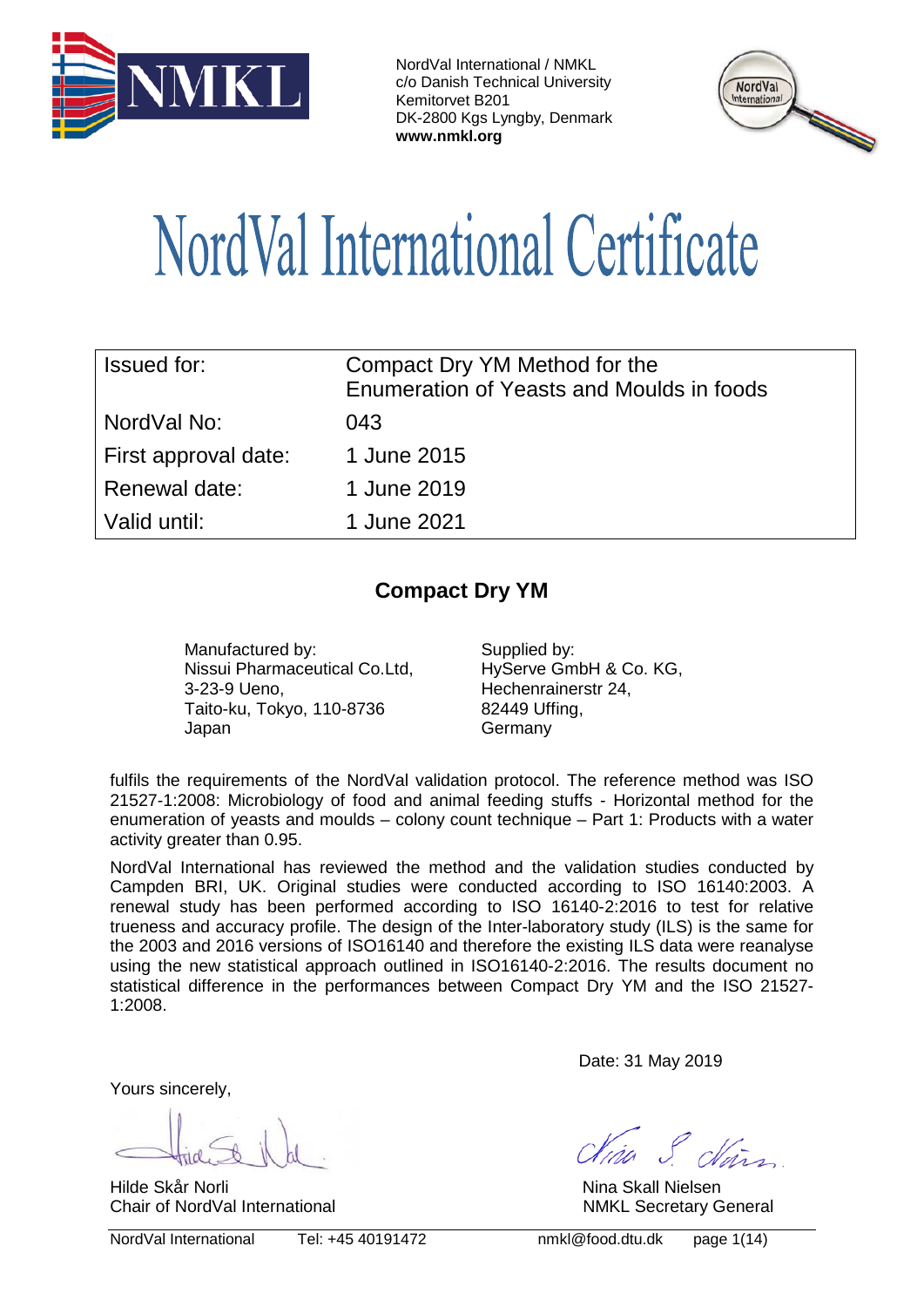



## **PRINCIPLE OF THE METHOD**

Compact Dry are ready-to-use dry media sheets comprising culture medium and a coldsoluble gelling agent, rehydrated by inoculating 1 ml diluted sample into the centre of the self-diffusible medium. The Compact Dry YM (yeasts and moulds) method contains chromogenic medium and selective agents for the detection and enumeration of yeasts, which form blue colonies, and moulds, which form "cottony colonies". An aliquot of 1 ml of an appropriate dilution is plated onto Compact Dry YM plate. The incubation conditions tested in the study were  $25 \pm 1^{\circ}$ C for 3 and 7 days.

# **FIELD OF APPLICATION**

The method has been tested on the detection and enumeration of yeast and moulds in foods.

### **HISTORY**

Original studies for this certificate were conducted according NordVal protocol from 2010. Selectivity results are from this study. A renewal study was carried out in 2017 according to ISO 16140-2:2016 to test for relative trueness and accuracy profile. The design of the Interlaboratory study (ILS) is the same for the 2003 and 2016 versions of ISO16140, and therefore the existing ILS data were reanalysed using the new statistical approach outlined in ISO16140-2:2016.

### **RESULTS OF THE COMPARISON STUDIES**

Both the reference method and the alternative method give the user the opportunity to record results at two time points. This enables an initial colony count to be made during the early stages of the test. A later colony count is made to enable sufficient time for slower growing fungi to develop into visible colonies that would then be included in the final count.

### **The selectivity (inclusivity and exclusivity)**

Inclusivity: A total of 31 strains comprising 16 moulds and 15 yeasts were analysed using the Compact Dry YM and the ISO 21527-1, respectively.

### **Inclusivity**

#### Moulds

The inclusivity results for mould showed that 2 strains (one *Monascus bisporus* and one *Chrysosporium farinicola*) of the 15 strains tested failed to grow on the Compact Dry YM or at the media of the reference method. This observation confirms the xerophilic nature of these slow growing mould species which do not normally grow on high water activity media.

Of the 13 remaining strains of moulds, 5 failed to produce visible colonies on Compact Dry YM plates after 3 days but were visible by 7 days. By comparison, the reference method failed to yield visible colonies with 3 strains after 2 days and all except a strain of Aspergillus *echinulatus*, produced visible colonies after 5 days. The colours of the mould colonies carried according to the species.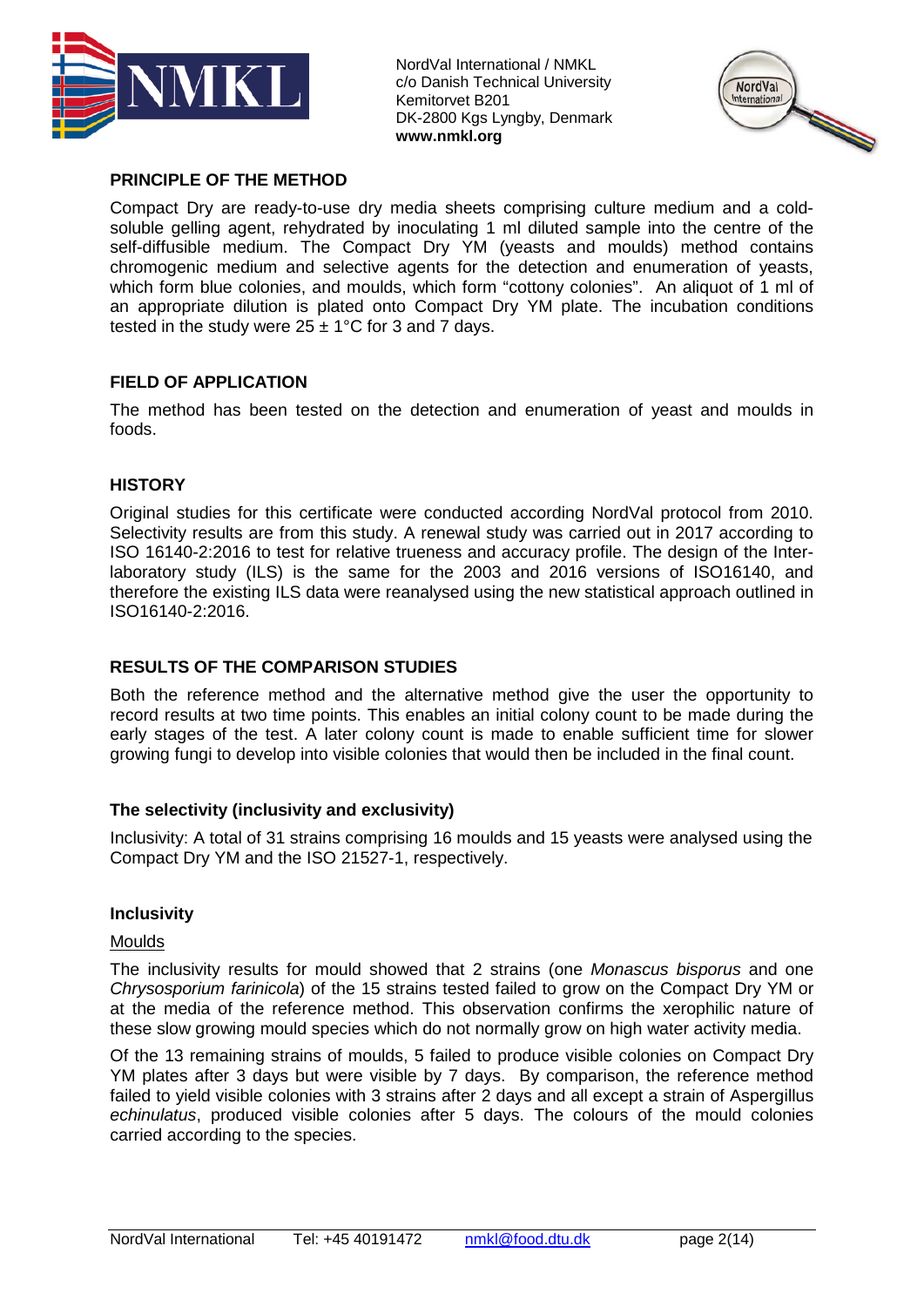



# Yeasts

The inclusivity results for the yeasts revealed 15 strains produced visible colonies after 3 days, and the colony appearance generally conformed to the typically blue coloured colonies on Compact Dry YM plates. However, the manufacturer also acknowledges that some yeast do not produce blue colonies. This was observed with some strains that produced colonies of another colour (green or white) or a mixture of blue with colonies of a different colour.

# **Exclusivity**

None of the 20 non-target organisms grew on Compact Dry YM plates after 3 days and after 7 days only one strain of *Pseduomonas fluorescens* was able to grow on this medium, yielding yeast like colonies, although these were still considered atypical. This strain also produced pink colonies with the reference method after 2 days. In addition the reference method supported the growth of 4 other bacterial strains. This included *Enterobacter aerogenes* and *PS fragi* which produced visible colonies after 2 days and an *E.cloacae, Ps. Aeruginosa,* which produced visible colonies after 5 days.

# **RESULTS OF THE COMPARISON STUDIES**

The study was carried out in 2010 by CCFRA Technology Limited, Chipping Campden, UK.



# **Figure 1a: Bland-Altman plot for all categories, 3 days (3d)**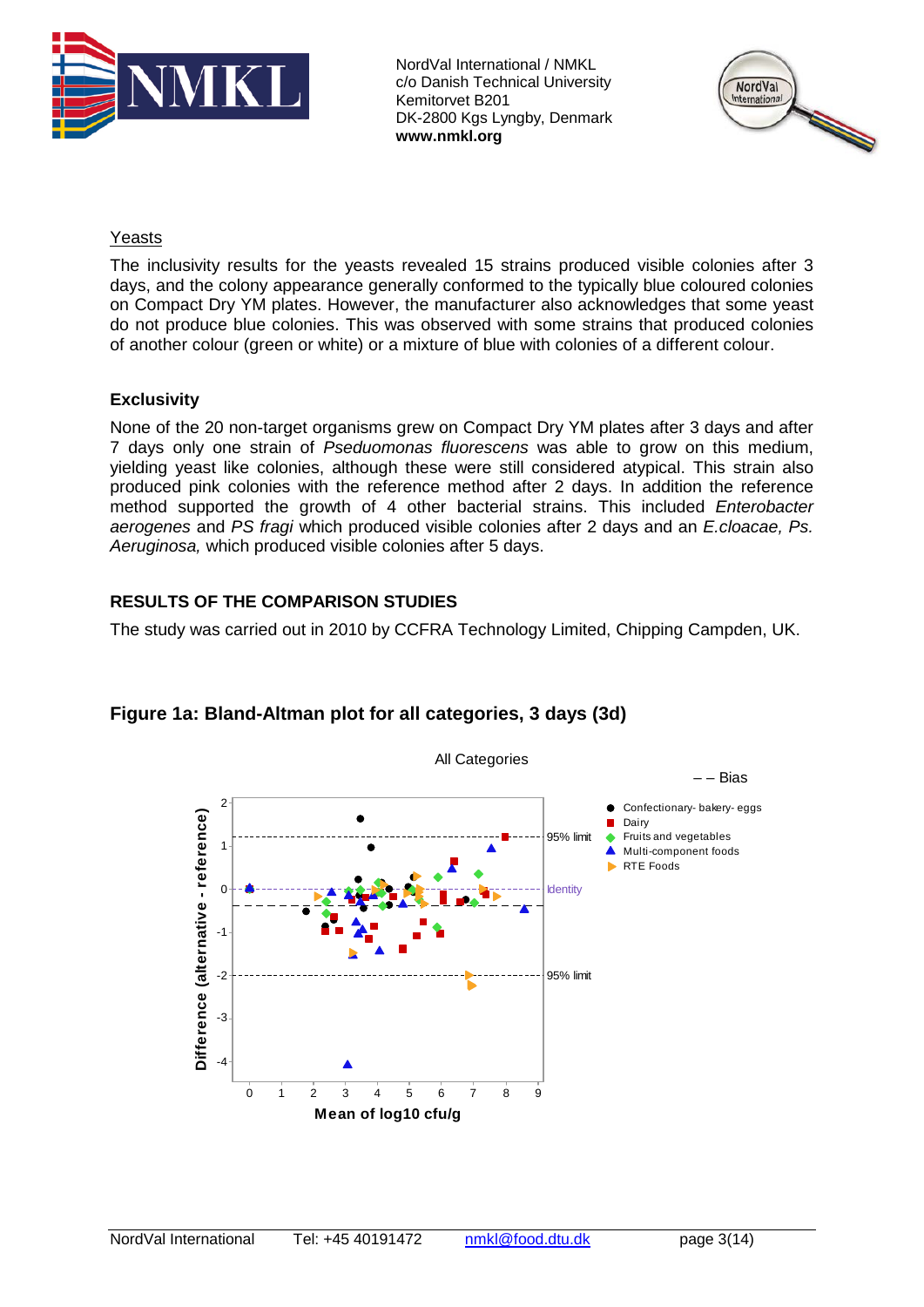





**Figure 1b: Bland-Altman plot for all categories, 7 days (7d)**

The results of the Bland-Altman plot shows the amount of bias and extreme results. It is expected that not more than one in 20 data values will lie outside the 95% Confidens Limits (CLs).

For 'All Categories' for the 3d data there are four in 85 values which lie outside the CLs. This is in agreement with the expectation of less than one in 20. For 'All Categories' the 7d data there are 7 in 85 values which lie outside the CLs. This is slightly more than the expectation of less than one in 20. There were no identifiable trends in these data and they covered 4 different food categories. For the 7d data, the data points have been examined and there are no obvious reasons for the disagreement, all the colony count data are within the target counting range of the methods and appear accurate. Three of the data points are very close to the lower confidence limit which leaves 4 points which are true outliers. Two of these are above the upper limit with an average difference of 1.635 and two are below the lower limit with an average difference of -1.61. It is concluded that these samples are just individual cases where there is disagreement between the agars with no identifiable explanation. These differences are not unexpected as this data is for a total count of naturally present yeast and moulds which may vary considerably between samples.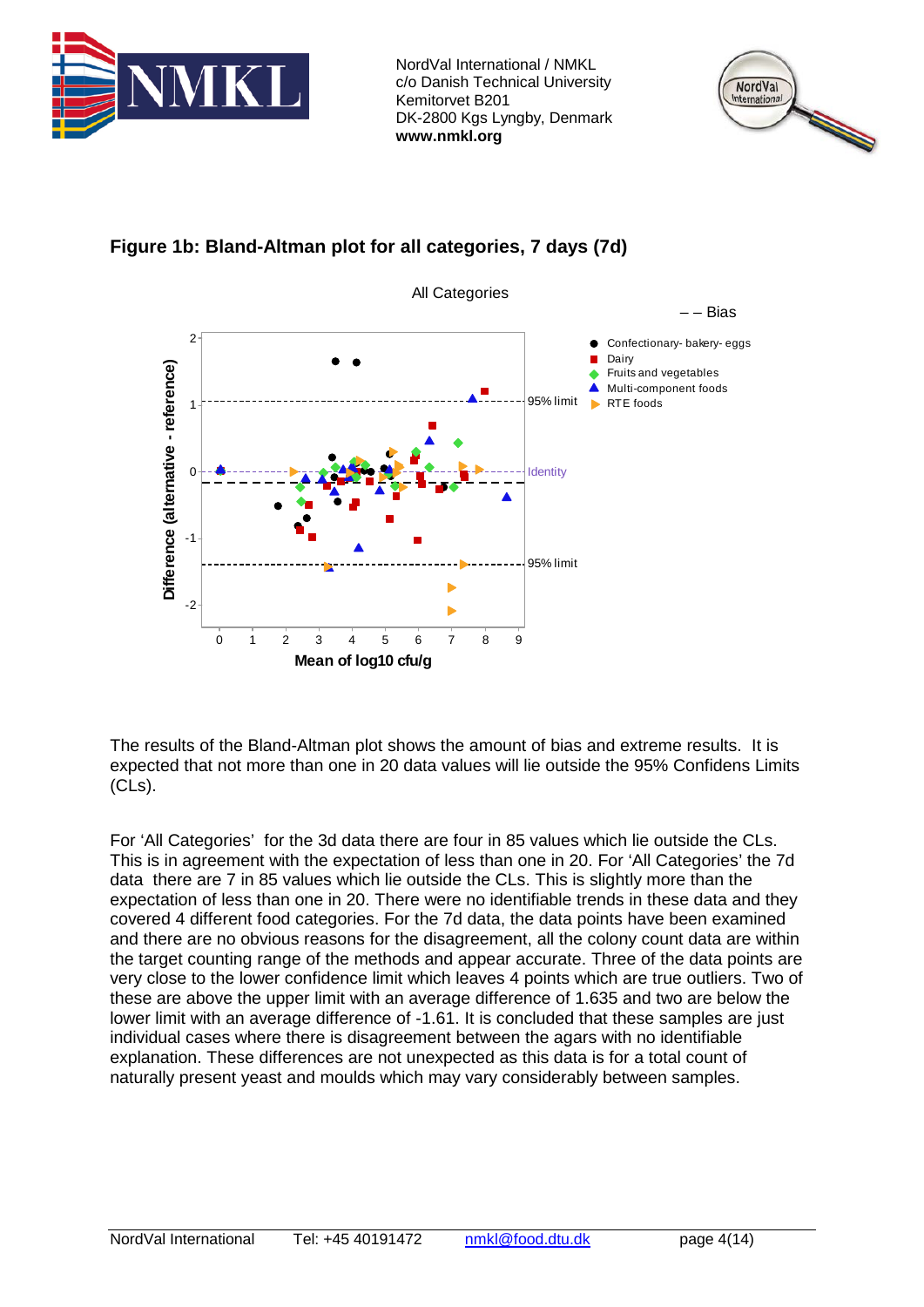



# **Accuracy profiles:**

The accuracy profile study is a comparative study between the results obtained by the reference and the results of the alternative method. This study is conducted using artificially contaminated samples. One type per category is tested for this.

### Food matrices

For each of 5 food categories, one type of food was tested using 6 samples per type. Of the 6 samples, there were 2 at a low level, 2 at a medium level and 2 at a high level of contamination. For each of the 6 samples per category, 5 replicate test portions were tested.

The statistical results and the accuracy profiles are provided Figure 2a to e.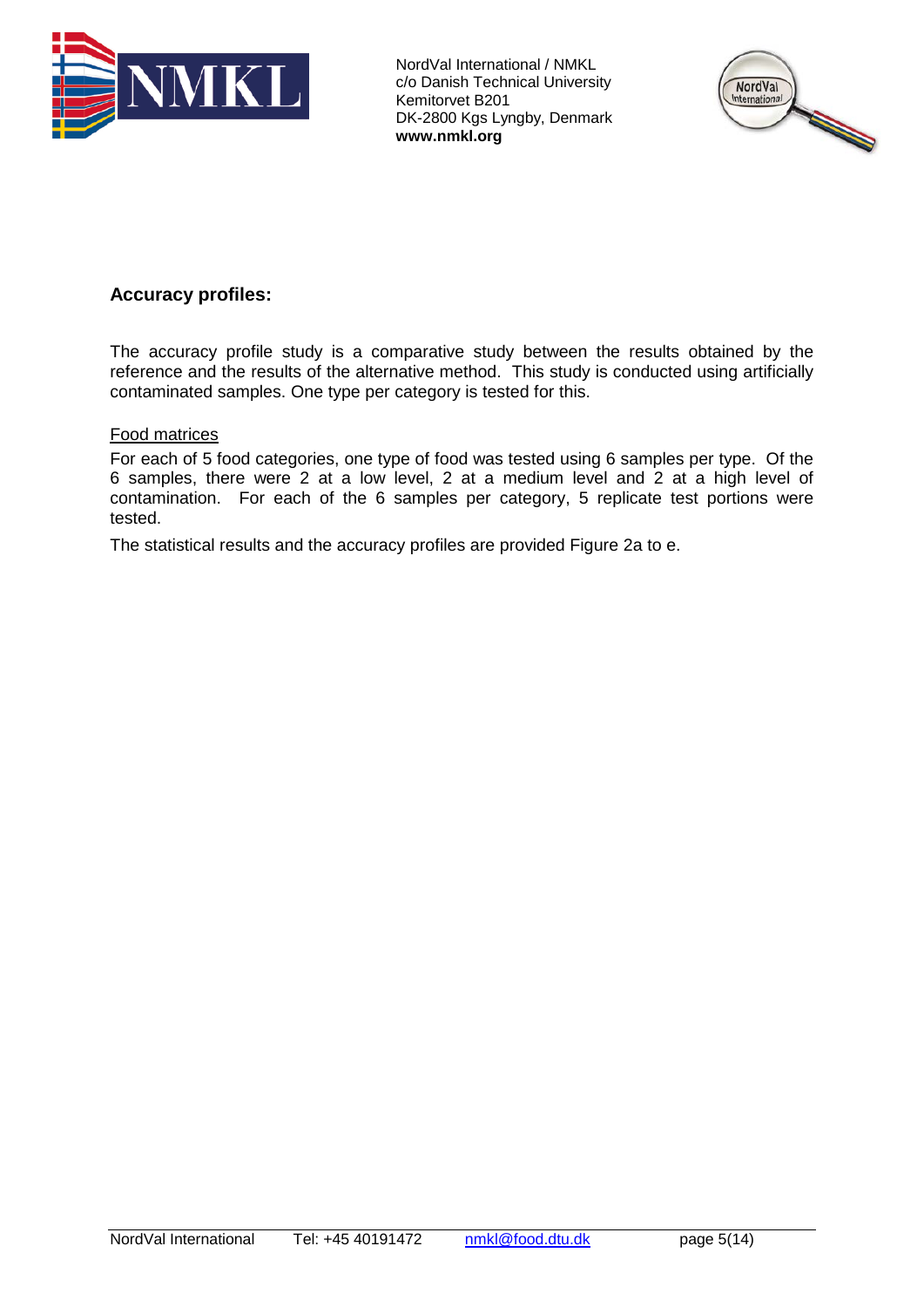# **Figure 2a: Dairy products**

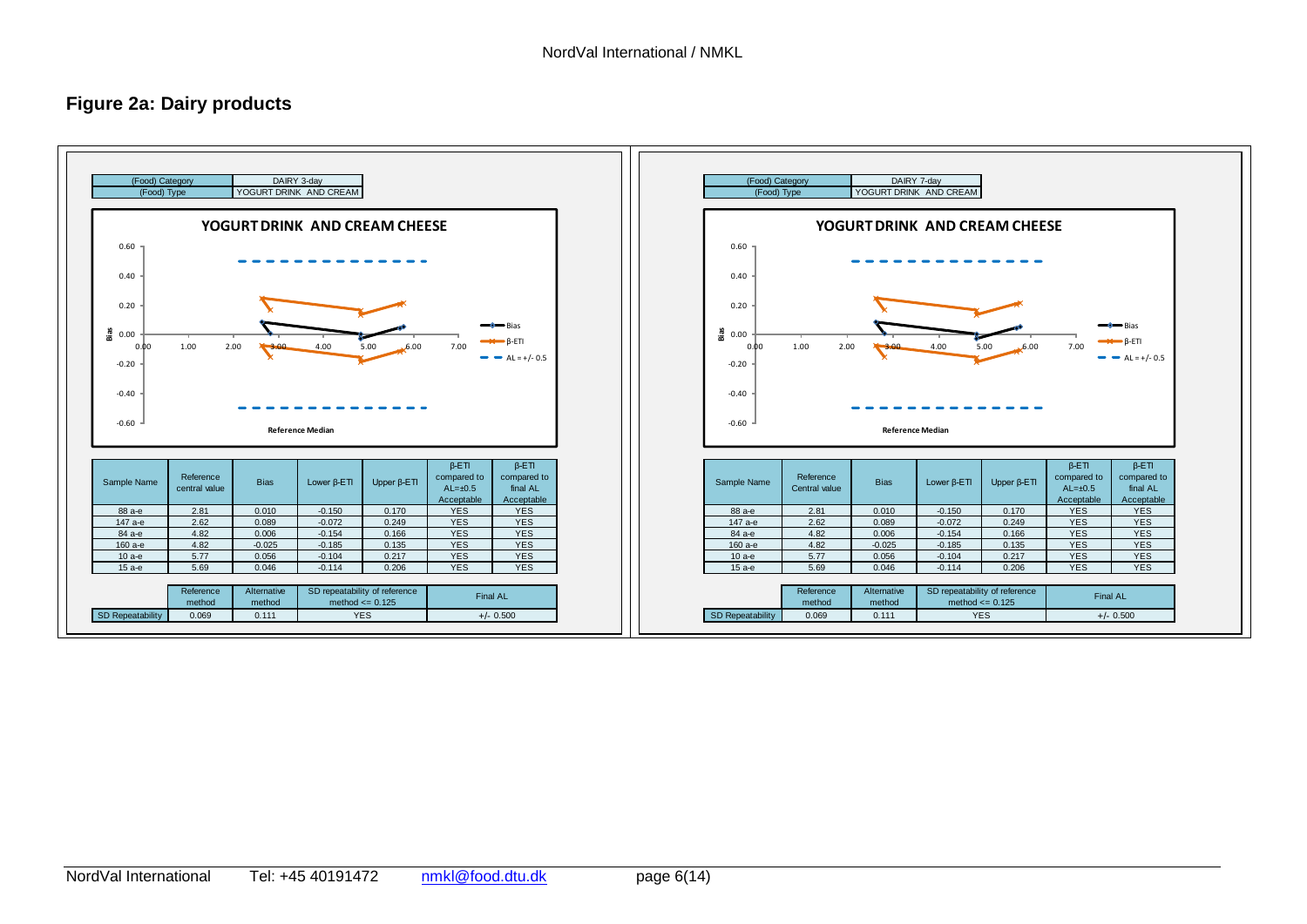



# **Figure2c: Confectionary, bakery and eggs**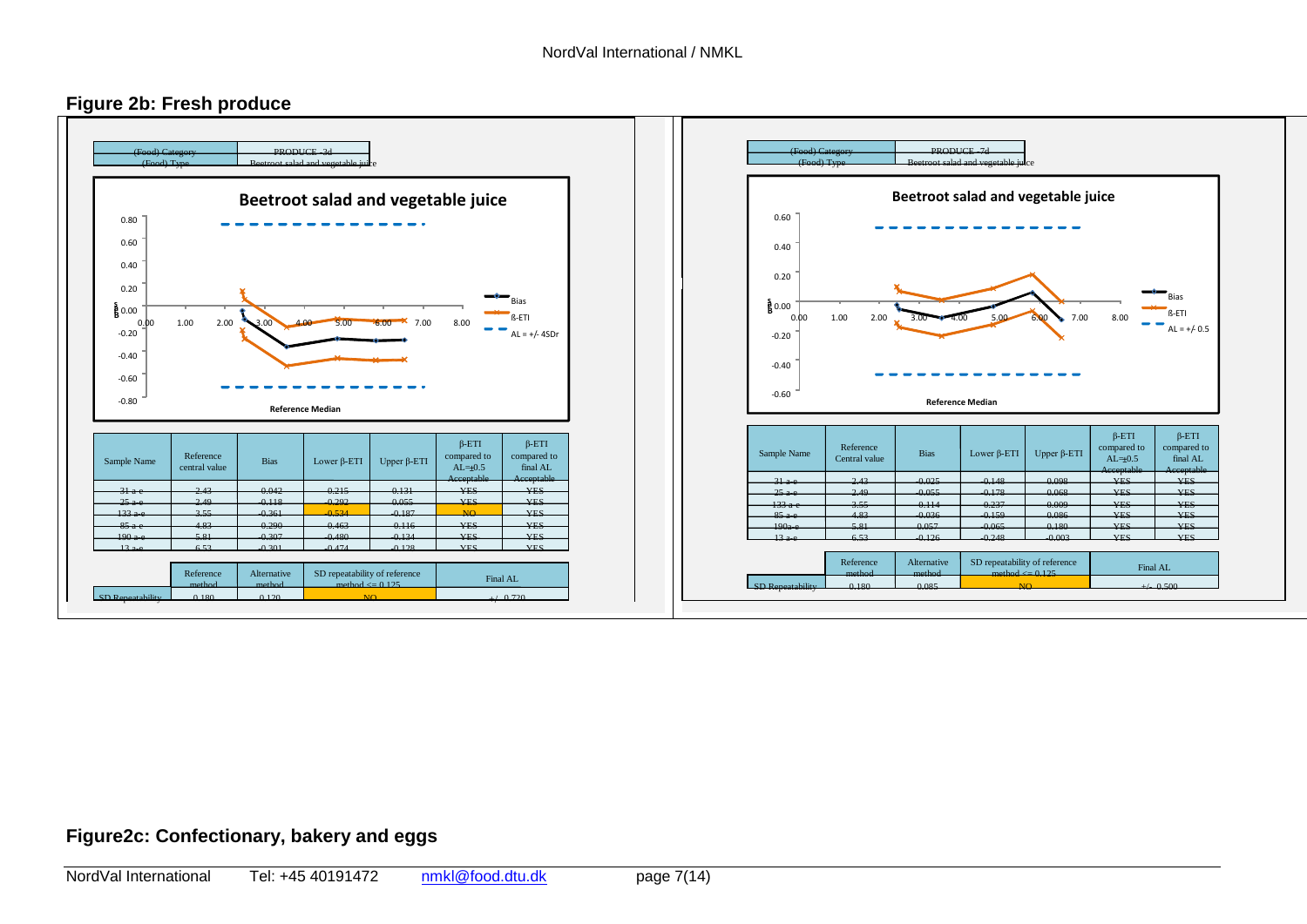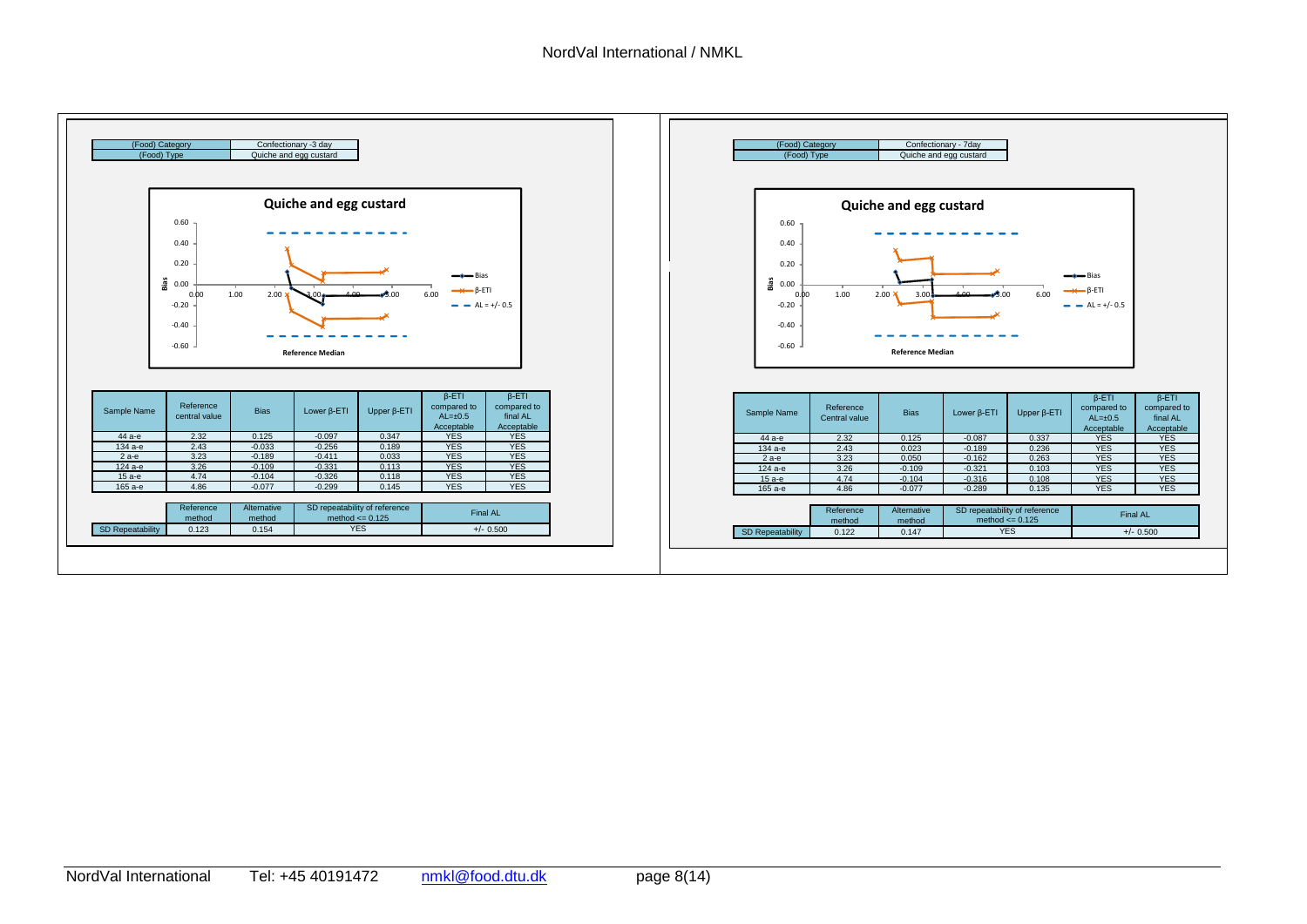# **Figure 2d: Ready to eat foods**

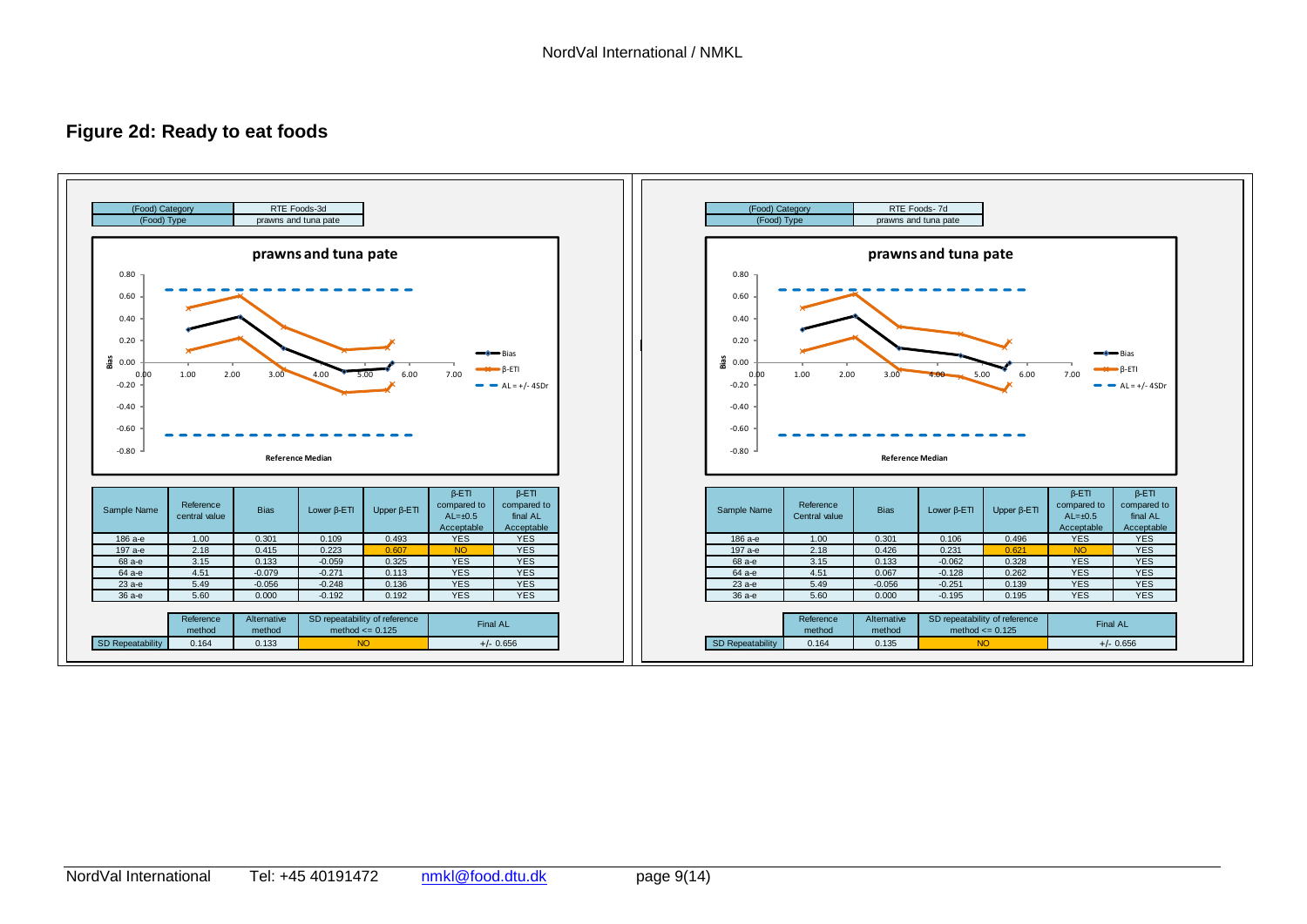# **Figure 2e: Multicomponent foods**

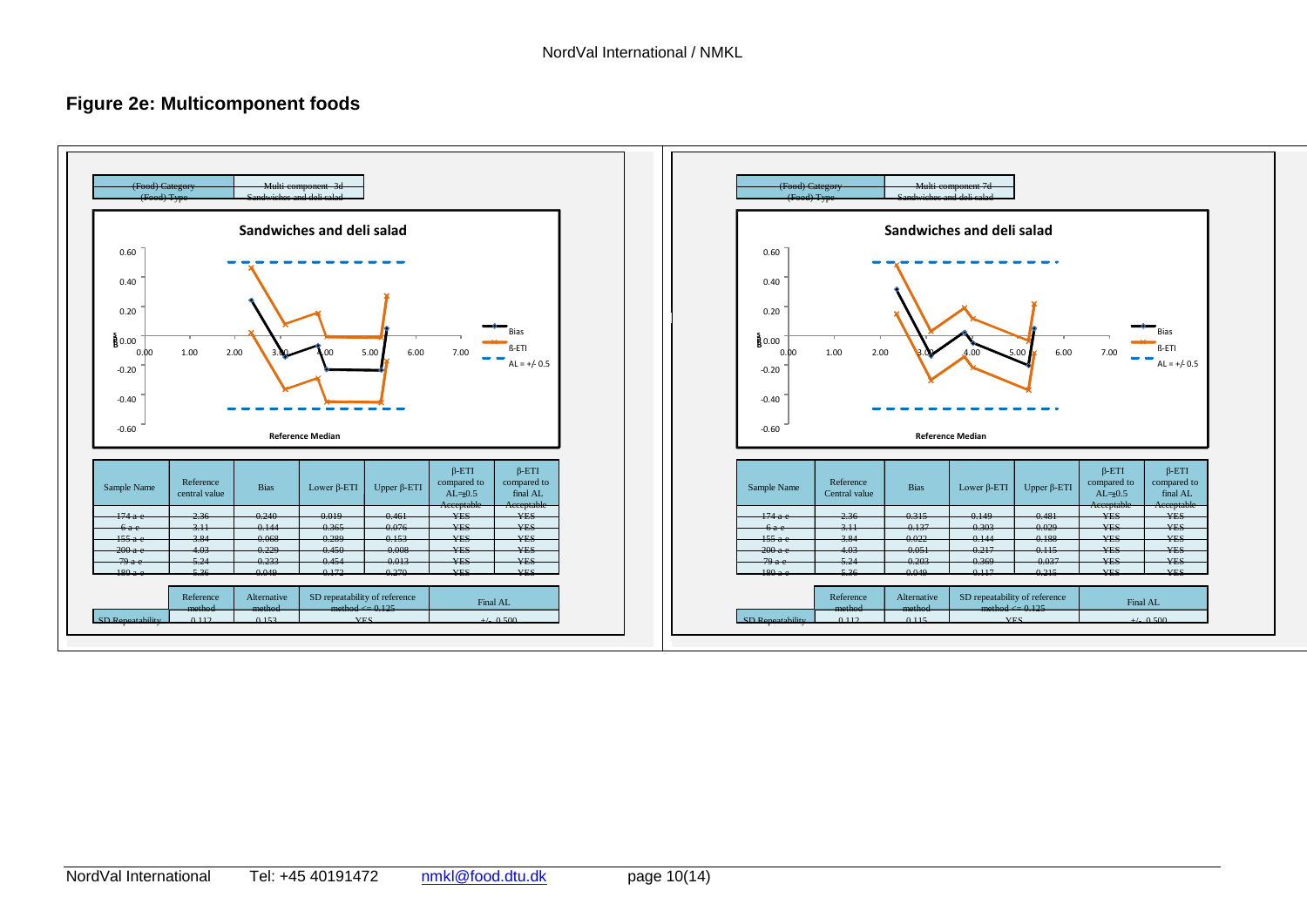



# **RESULTS OF THE COLLABORATIVE STUDY**

The study, organised by CCFRA Technology Limited, Chipping Campden, UK, was carried out in 2011. There were 9 participating laboratories from 6 countries. The results have been re-analysed/re-calculated using the new statistical approach outlined in ISO 16140-2:2016.

A single strain of the yeasts *Debaromyces hansenii* and a single strain of mould *Penicillium chrysogenum* was used in the study. Appropriate dilutions of the yeasts and moulds culture were used to individually inoculate juice samples at lower (10<sup>3</sup> cfu/ml), middle (10<sup>4</sup> cfu/ml) and higher ( $10<sup>5</sup>$  cfu/ml) contamination levels. Each laboratory got two samples at each level and two samples of negative control. The organising laboratory participated also in the collaborative study. One laboratory fails to enumerate yeast and moulds on the CD YM after 3 days, so this result was omitted in the calculation for the estimation of the median and the precision (repeatability and reproducibility). The results are shown in Table 1a and b.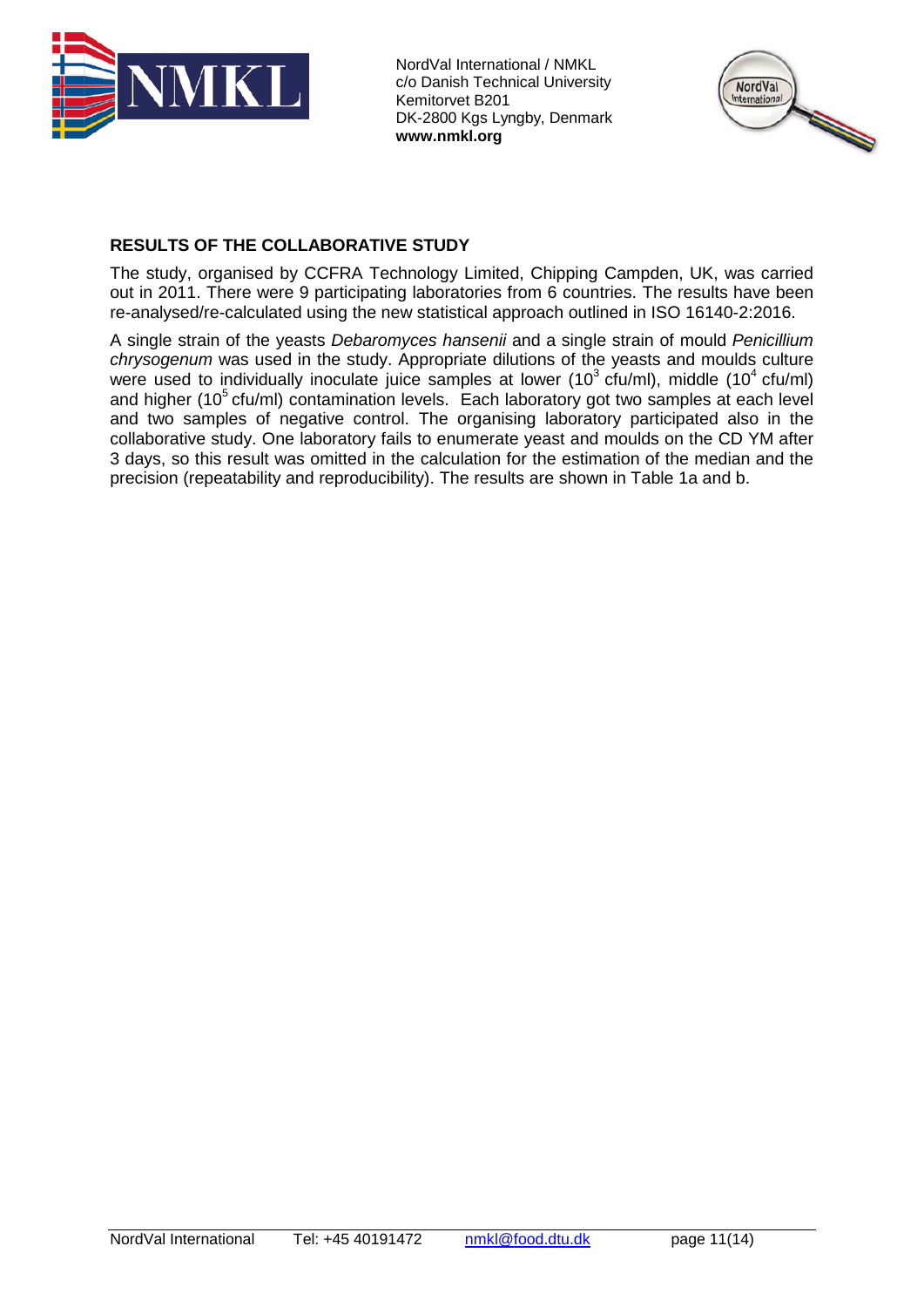# **Table 1a. Statistical analysis of the ILS data according to the ISO spreadsheet – 3 day data**

| <b>Accuracy profile</b>                                                   |                           |               |             | Application of clause 6.2.3                                         |  |  |
|---------------------------------------------------------------------------|---------------------------|---------------|-------------|---------------------------------------------------------------------|--|--|
| <b>Study Name</b>                                                         | YM ILS analysis           |               |             | Step 8: If any of the values for the $\beta$ -ETI fall outside the  |  |  |
| <b>Date</b>                                                               | 03/03/2017                |               |             | acceptability limits, calculate the pooled average                  |  |  |
| <b>Coordinator</b>                                                        | Campden BRI               |               |             | reproducibility standard deviation of the reference<br><b>FALSE</b> |  |  |
| Tolerance probability (beta)                                              | 80%                       | 80%           | 80%         | method.                                                             |  |  |
| Acceptability limit in log (lambda)                                       | 0.50                      | 0.50          | 0.50        | Step 9: Calculate new acceptability limits as a function of         |  |  |
|                                                                           |                           |               |             | this standard deviation.                                            |  |  |
|                                                                           | <b>Alternative method</b> |               |             | <b>Reference method</b>                                             |  |  |
| Levels                                                                    | Low                       | <b>Medium</b> | <b>High</b> | <b>Medium</b><br><b>High</b><br>Low                                 |  |  |
| <b>Target value</b>                                                       | 4.011                     | 4.811         | 5.743       |                                                                     |  |  |
| Number of participants (K)                                                |                           |               |             | 8                                                                   |  |  |
| Average for alternative method                                            | 3.964                     | 4.745         | 5.677       | 4.011<br>4.811<br>5.743                                             |  |  |
| Repeatability standard deviation (sr)                                     | 0.151                     | 0.084         | 0.068       | 0.071<br>0.114<br>0.089                                             |  |  |
| Between-labs standard deviation (sL)                                      | 0.094                     | 0.171         | 0.248       | 0.079<br>0.109<br>0.147                                             |  |  |
| Reproducibility standard deviation (sR)                                   | 0.178                     | 0.190         | 0.257       | 0.158<br>0.172<br>0.106                                             |  |  |
| Corrected number of dof                                                   | 13.368                    | 8.496         | 7.505       | 10.856<br>11.558<br>9.136                                           |  |  |
| Coverage factor                                                           | 1.401                     | 1.466         | 1.488       |                                                                     |  |  |
| Interpolated Student t                                                    | 1.348                     | 1.390         | 1.406       |                                                                     |  |  |
| Tolerance interval standard deviation                                     | 0.1846                    | 0.2009        | 0.2724      |                                                                     |  |  |
| Lower TI limit                                                            | 3.715                     | 4.466         | 5.295       |                                                                     |  |  |
| <b>Upper TI limit</b>                                                     | 4.213                     | 5.024         | 6.060       |                                                                     |  |  |
| <b>Bias</b>                                                               | $-0.046$                  | $-0.066$      | $-0.066$    |                                                                     |  |  |
| <b>Relative Lower TI limit (beta = 80%)</b>                               | $-0.295$                  | $-0.345$      | $-0.449$    | Select ALL blue lines to draw the                                   |  |  |
| <b>Relative Upper TI limit (beta = 80%)</b>                               | 0.203                     | 0.214         | 0.317       | accuracy profile as illustrated in                                  |  |  |
| <b>Lower Acceptability Limit</b>                                          | $-0.50$                   | $-0.50$       | $-0.50$     | the worksheet "Graph Profile"                                       |  |  |
| <b>Upper Acceptability Limit</b>                                          | 0.50                      | 0.50          | 0.50        |                                                                     |  |  |
| New acceptability limits may be based on reference method pooled variance |                           |               |             |                                                                     |  |  |
| Pooled repro standard dev of reference                                    | 0.148                     |               |             |                                                                     |  |  |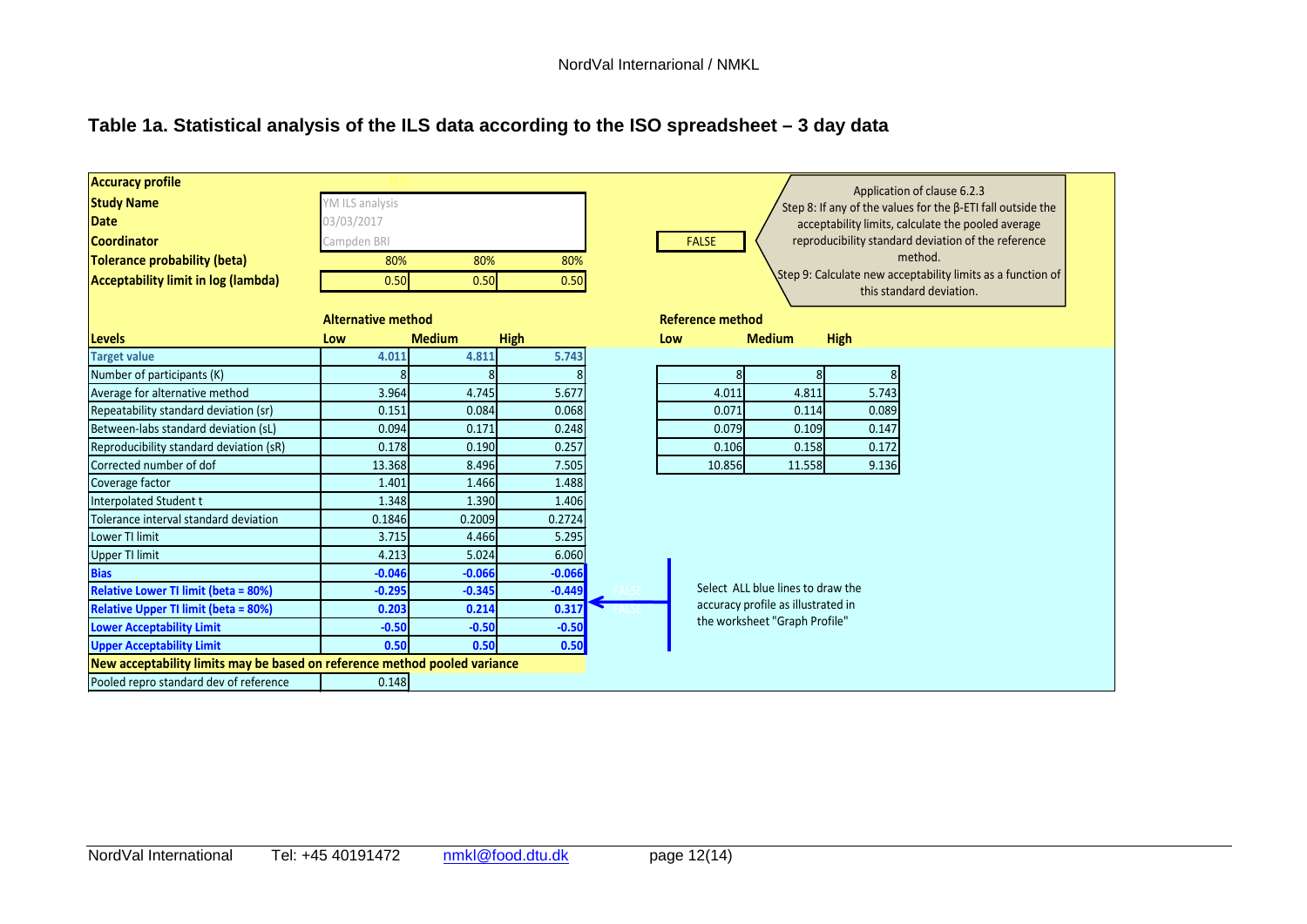# **Table 1b. Statistical analysis of the ILS data according to the ISO spreadsheet – 7 day data**

| <b>Accuracy profile</b><br><b>Study Name</b><br><b>Date</b><br>Coordinator<br><b>Tolerance probability (beta)</b><br>Acceptability limit in log (lambda) | YM ILS Analysis<br>03/03/2017<br>Campden BRI<br>80%<br>0.50 | 80%<br>0.50   | 80%<br>0.50 | Application of clause 6.2.3<br>Step 8: If any of the values for the $\beta$ -ETI fall outside the<br>acceptability limits, calculate the pooled average<br>reproducibility standard deviation of the reference<br><b>FALSE</b><br>method.<br>Step 9: Calculate new acceptability limits as a function of<br>this standard deviation. |  |  |
|----------------------------------------------------------------------------------------------------------------------------------------------------------|-------------------------------------------------------------|---------------|-------------|--------------------------------------------------------------------------------------------------------------------------------------------------------------------------------------------------------------------------------------------------------------------------------------------------------------------------------------|--|--|
| <b>Levels</b>                                                                                                                                            | <b>Alternative method</b><br>Low                            | <b>Medium</b> | <b>High</b> | <b>Reference method</b><br><b>High</b><br><b>Medium</b><br>Low                                                                                                                                                                                                                                                                       |  |  |
| <b>Target value</b>                                                                                                                                      | 4.021                                                       | 4.831         | 5.767       |                                                                                                                                                                                                                                                                                                                                      |  |  |
| Number of participants (K)                                                                                                                               |                                                             | $\Omega$      |             | q                                                                                                                                                                                                                                                                                                                                    |  |  |
| Average for alternative method                                                                                                                           | 3.979                                                       | 4.778         | 5.718       | 4.021<br>4.831<br>5.767                                                                                                                                                                                                                                                                                                              |  |  |
| Repeatability standard deviation (sr)                                                                                                                    | 0.140                                                       | 0.094         | 0.109       | 0.067<br>0.133<br>0.104                                                                                                                                                                                                                                                                                                              |  |  |
| Between-labs standard deviation (sL)                                                                                                                     | 0.087                                                       | 0.161         | 0.216       | 0.080<br>0.105<br>0.149                                                                                                                                                                                                                                                                                                              |  |  |
| Reproducibility standard deviation (sR)                                                                                                                  | 0.165                                                       | 0.187         | 0.242       | 0.182<br>0.104<br>0.169                                                                                                                                                                                                                                                                                                              |  |  |
| Corrected number of dof                                                                                                                                  | 15.248                                                      | 10.312        | 9.794       | 12.038<br>14.186<br>11.049                                                                                                                                                                                                                                                                                                           |  |  |
| Coverage factor                                                                                                                                          | 1.386                                                       | 1.434         | 1.441       |                                                                                                                                                                                                                                                                                                                                      |  |  |
| Interpolated Student t                                                                                                                                   | 1.340                                                       | 1.369         | 1.374       |                                                                                                                                                                                                                                                                                                                                      |  |  |
| Tolerance interval standard deviation                                                                                                                    | 0.1707                                                      | 0.1959        | 0.2536      |                                                                                                                                                                                                                                                                                                                                      |  |  |
| Lower TI limit                                                                                                                                           | 3.751                                                       | 4.509         | 5.369       |                                                                                                                                                                                                                                                                                                                                      |  |  |
| <b>Upper TI limit</b>                                                                                                                                    | 4.208                                                       | 5.046         | 6.066       |                                                                                                                                                                                                                                                                                                                                      |  |  |
| <b>Bias</b>                                                                                                                                              | $-0.042$                                                    | $-0.053$      | $-0.049$    |                                                                                                                                                                                                                                                                                                                                      |  |  |
| <b>Relative Lower TI limit (beta = 80%)</b>                                                                                                              | $-0.270$                                                    | $-0.322$      | $-0.398$    | Select ALL blue lines to draw the                                                                                                                                                                                                                                                                                                    |  |  |
| <b>Relative Upper TI limit (beta = 80%)</b>                                                                                                              | 0.187                                                       | 0.215         | 0.299       | accuracy profile as illustrated in                                                                                                                                                                                                                                                                                                   |  |  |
| <b>Lower Acceptability Limit</b>                                                                                                                         | $-0.50$                                                     | $-0.50$       | $-0.50$     | the worksheet "Graph Profile"                                                                                                                                                                                                                                                                                                        |  |  |
| <b>Upper Acceptability Limit</b>                                                                                                                         | 0.50                                                        | 0.50          | 0.50        |                                                                                                                                                                                                                                                                                                                                      |  |  |
| New acceptability limits may be based on reference method pooled variance                                                                                |                                                             |               |             |                                                                                                                                                                                                                                                                                                                                      |  |  |